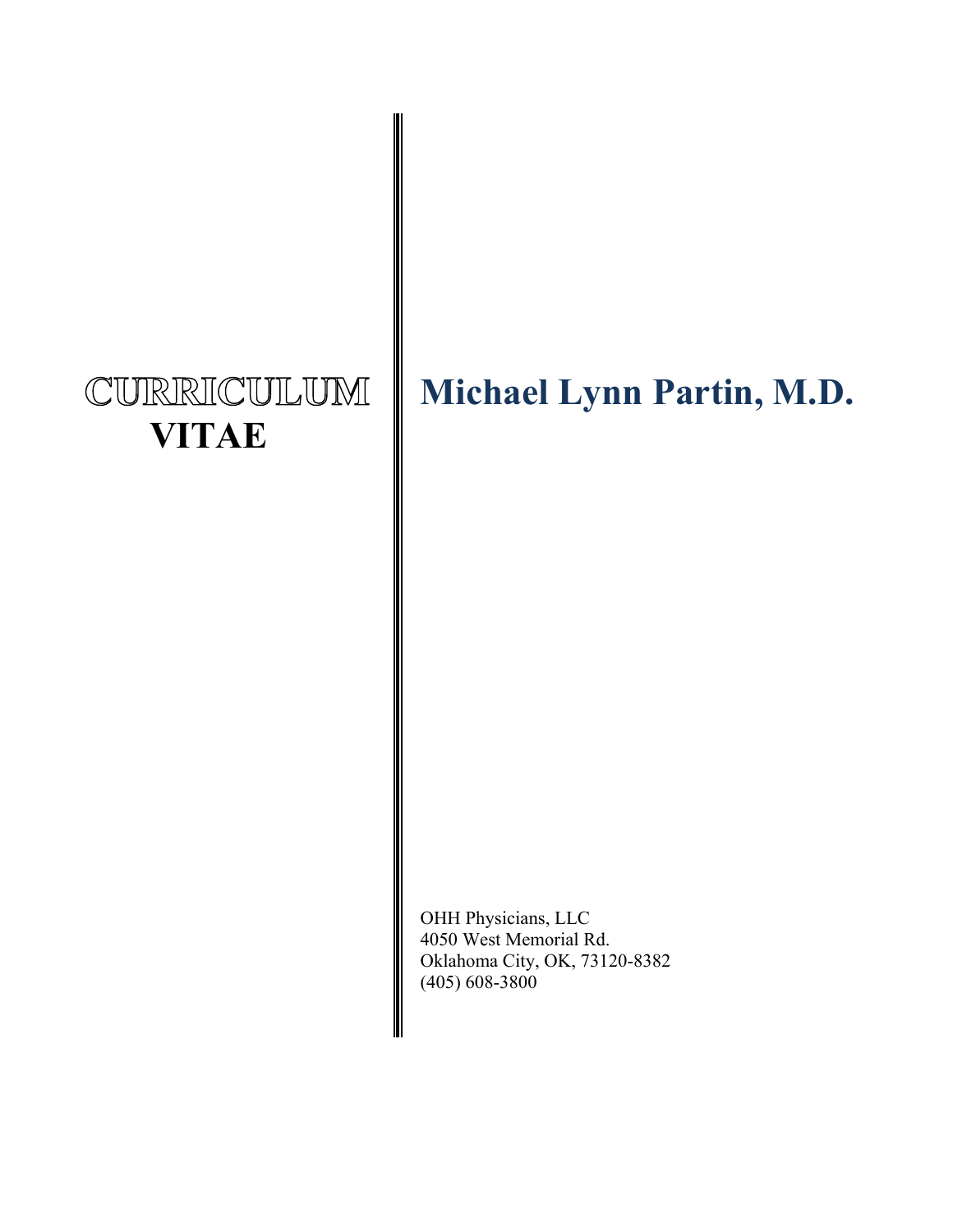#### **PERSONAL DATA:**

Date of Birth: October 21, 1970

Place of Birth: Comanche, Texas

#### **EDUCATION**

Pre-Medical Southwestern Oklahoma State University Weatherford, OK 07/01/1991 - 06/30/1994

Medical Training University of Oklahoma College of Medicine Oklahoma City, OK 07/01/1997 - 06/30/2001

## **POSTGRADUATE EDUCATION**

Internship Internal Medicine 07/01/2001 - 06/30/2002 University of Oklahoma College of Medicine (OUHSC) Oklahoma City, OK U.S.A

**Residency** Internal Medicine 07/01/2002 - 06/30/2004 University of Oklahoma College of Medicine (OUHSC) Oklahoma City, OK U.S.A

Fellowship Cardiology 07/01/2004 - 06/30/2007 University of Oklahoma College of Medicine (OUHSC) Oklahoma City, OK U.S.A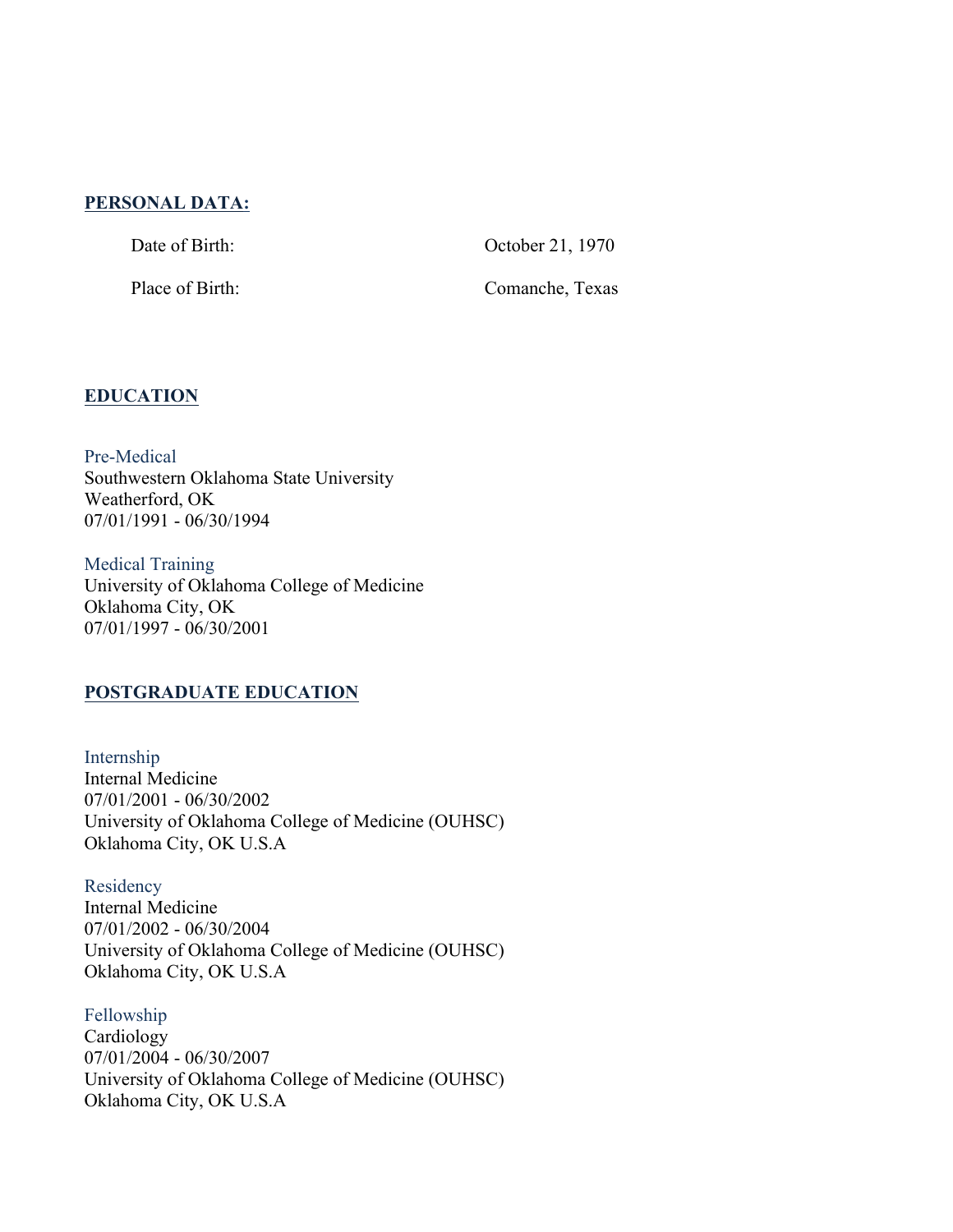Fellowship Interventional Cardiology 07/01/2007 - 06/30/2008 University of Oklahoma College of Medicine (OUHSC) Oklahoma City, OK U.S.A

#### **PROFESSIONAL EXPERIENCE**

7/1/1994 - 7/31/2001 Staff Pharmacist OU Health Sciences Center (HCA) Oklahoma City, Oklahoma U.S.A

3/1/2003 - 10/1/2005 Per Diem-ER Physician Morningstar Emergency Physicians Oklahoma City, Oklahoma U.S.A

8/1/2005 - 6/30/2010 Physician, Cardiologist Oklahoma Cardiovascular Associates Oklahoma City, Oklahoma U.S.A

7/1/2010 - Present Physician, Cardiologist Oklahoma Heart Hospital Physicians Oklahoma City, Oklahoma U.S.A

#### **BOARD CERTIFICATIONS**

Cardiovascular Disease American Board of Internal Medicine

Interventional Cardiology American Board of Internal Medicine

#### **LICENSURE**

Oklahoma Issue Date 07/05/2002